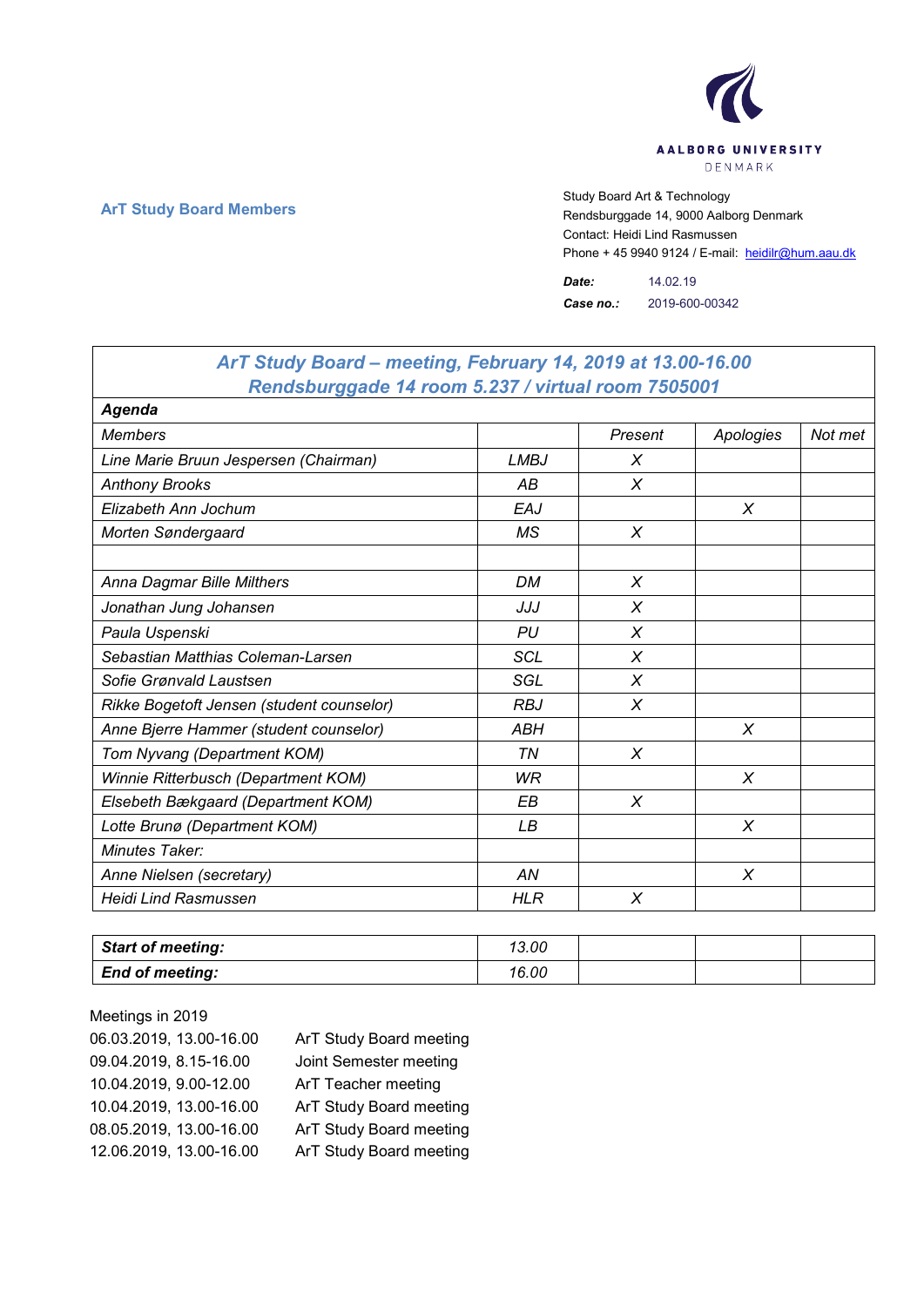| Items: |                                                                                                                                                                                                                                                                                               |
|--------|-----------------------------------------------------------------------------------------------------------------------------------------------------------------------------------------------------------------------------------------------------------------------------------------------|
| 1.     | Approval of Agenda 14.02.2019                                                                                                                                                                                                                                                                 |
|        | SOL-status was added as to the agenda as item 10.                                                                                                                                                                                                                                             |
| 2.     | Approval of Minutes 10.01.2019                                                                                                                                                                                                                                                                |
|        | Minutes were approved.                                                                                                                                                                                                                                                                        |
| 3.     | News:                                                                                                                                                                                                                                                                                         |
| 3.a.   | <b>Chair of Study Board (LMBJ)</b>                                                                                                                                                                                                                                                            |
|        | Welcome to new student members of the study board.                                                                                                                                                                                                                                            |
|        | LMBJ welcomed the new student members and all participants gave an introduction of themselves.<br>LMBJ presented the work of the study board: budgets (money and hours), evaluations, semester-<br>guides, excemptions etc.                                                                   |
|        | At the moment the study board is dealing with language change, budget cuts and other structural<br>changes.                                                                                                                                                                                   |
|        | LMBJ stressed that the students are able to influence the decision-making. At times, the study board<br>handles sensitive information, which requires confidentiality and discretion.                                                                                                         |
|        | Status: language change                                                                                                                                                                                                                                                                       |
|        | LMBJ is going to a meeting tomorrow (February 15 <sup>th</sup> ) with "Studielegalitet". We are hoping for clear<br>directions for do's and don'ts in the process.                                                                                                                            |
|        | 49 % of the programme can consist of English courses. At some point the study board must identify<br>which courses must be Danish and which must be English. This can change from semester to semester.<br>The study board must make sure each student has no more than 49 % English classes. |
|        | Art 4 and art 5 can be made completely English, so it's possible to have exchange students for these full<br>semester.                                                                                                                                                                        |
|        | The English version of the study programme has been sent to Studielegalitet, but has not yet been ap-<br>proved. The Danish version will be sent to the studyboard for commenting once the English version is<br>approved.                                                                    |
|        | The new exam regulations has been put into effect from February 1st and are available online. The<br>regulations have been harmonised across the faculties.                                                                                                                                   |
|        | Bachelor projects are soon to be regulated regarding number of pages. The pages will likely be reduced<br>to save money on censorship.                                                                                                                                                        |
|        | The department has made a new annual cycle regarding staffing of courses. This is to be done much<br>earlier than before.                                                                                                                                                                     |
|        |                                                                                                                                                                                                                                                                                               |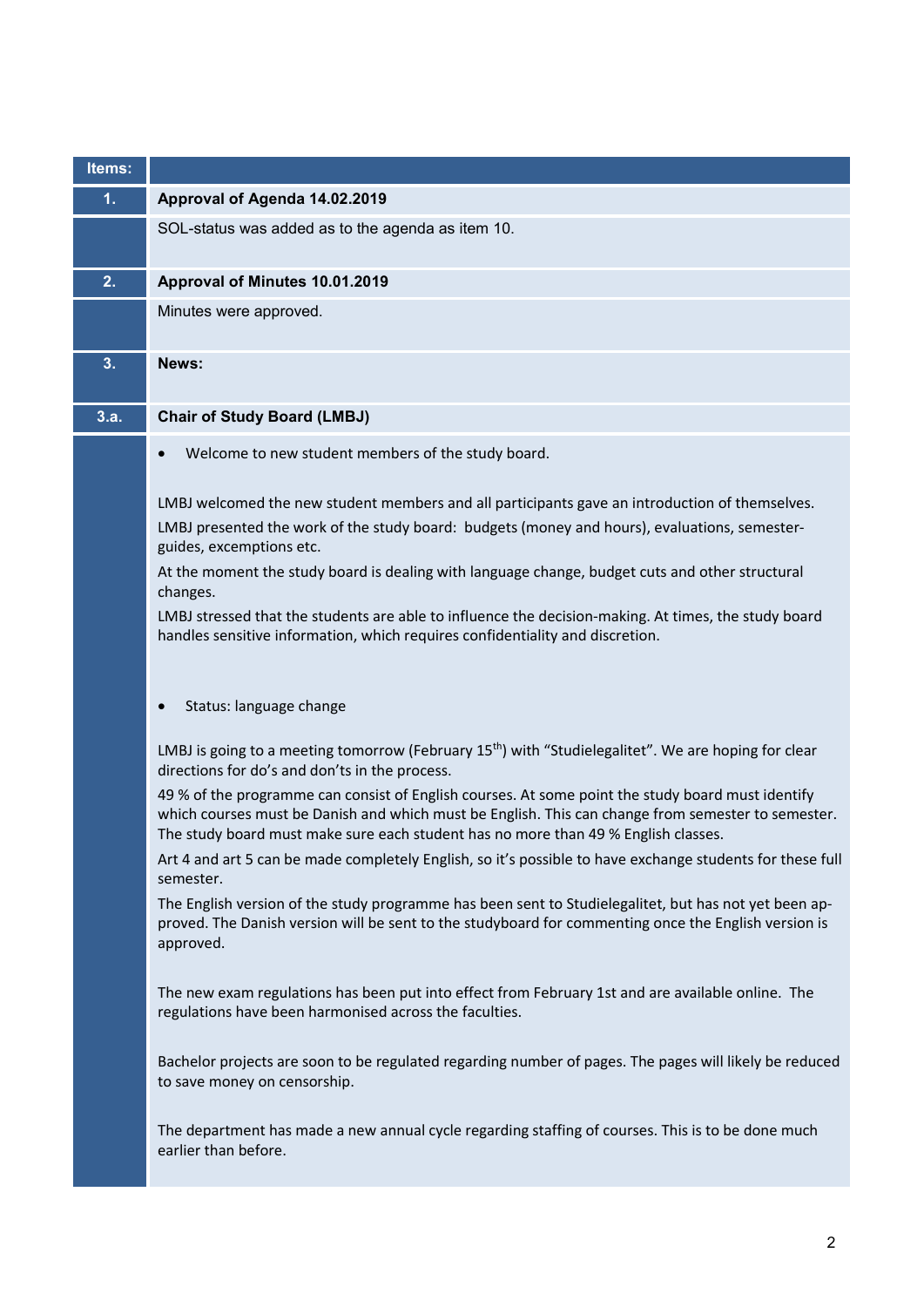|      | Orientation about Status meeting with Department and Vice Dean on the Study Board report and<br>our Strategy and Action Plan.                                                                                                                                                         |
|------|---------------------------------------------------------------------------------------------------------------------------------------------------------------------------------------------------------------------------------------------------------------------------------------|
|      | Strategy and actions plan was written late fall. It was a good status meeting and there were no disa-<br>greements. LMBJ had tried to keep it quite simple. However the pro-dean thought it needed elabora-<br>tion. LMBJ has worked on this elaboration and the plan is with TN now. |
| 3.b. | <b>Students</b>                                                                                                                                                                                                                                                                       |
|      | Students are trying to adjust to SOL-schedules. There have been issues regarding double book-<br>ings and an uneven spreading of lectures. There needs to be a double checking of schedules<br>before publishing especially regarding double booking and room sizes.                  |
|      | There has been confusion regarding attendance in the subject Entrepreneurship, since it was<br>changed in Publish. The coordinator will bring it up.                                                                                                                                  |
|      | Tom: Joint department day on February 26 <sup>th</sup> is cancelled.                                                                                                                                                                                                                  |
|      | <b>Election of Vice Chair</b><br>The students elected their vice chairman during the break. The vice chairman is Dagmar<br>Milthers.                                                                                                                                                  |
|      |                                                                                                                                                                                                                                                                                       |
|      |                                                                                                                                                                                                                                                                                       |
| 3.c. | <b>Students Supervisors (ABH/RBJ)</b>                                                                                                                                                                                                                                                 |
|      | A couple of new students interested in student counselling. Mostly questions regarding language<br>change and whether that creates new admission requirements.                                                                                                                        |
|      | Open house March 1st. LMBJ has scheduled a meeting with Rikke and Anne before.                                                                                                                                                                                                        |
| 3.d. | <b>Head of Study (TN/WBR)</b>                                                                                                                                                                                                                                                         |
|      | There is a new exam regulation. It has new way of wording issues, but does not change a lot in the<br>study board.                                                                                                                                                                    |
|      | There is an ongoing internal discussion about the salary for external censors. This might result in a<br>reduction of maximum page numbers in student projects.                                                                                                                       |
|      | The university is in a process of reducing staff. Attempts are made to not affect students more than<br>absolutely necessary and to maintain a high quality programme.                                                                                                                |
|      | SOL: TN is aware that the tool is not optimal, but that the students have done well in coping with it.                                                                                                                                                                                |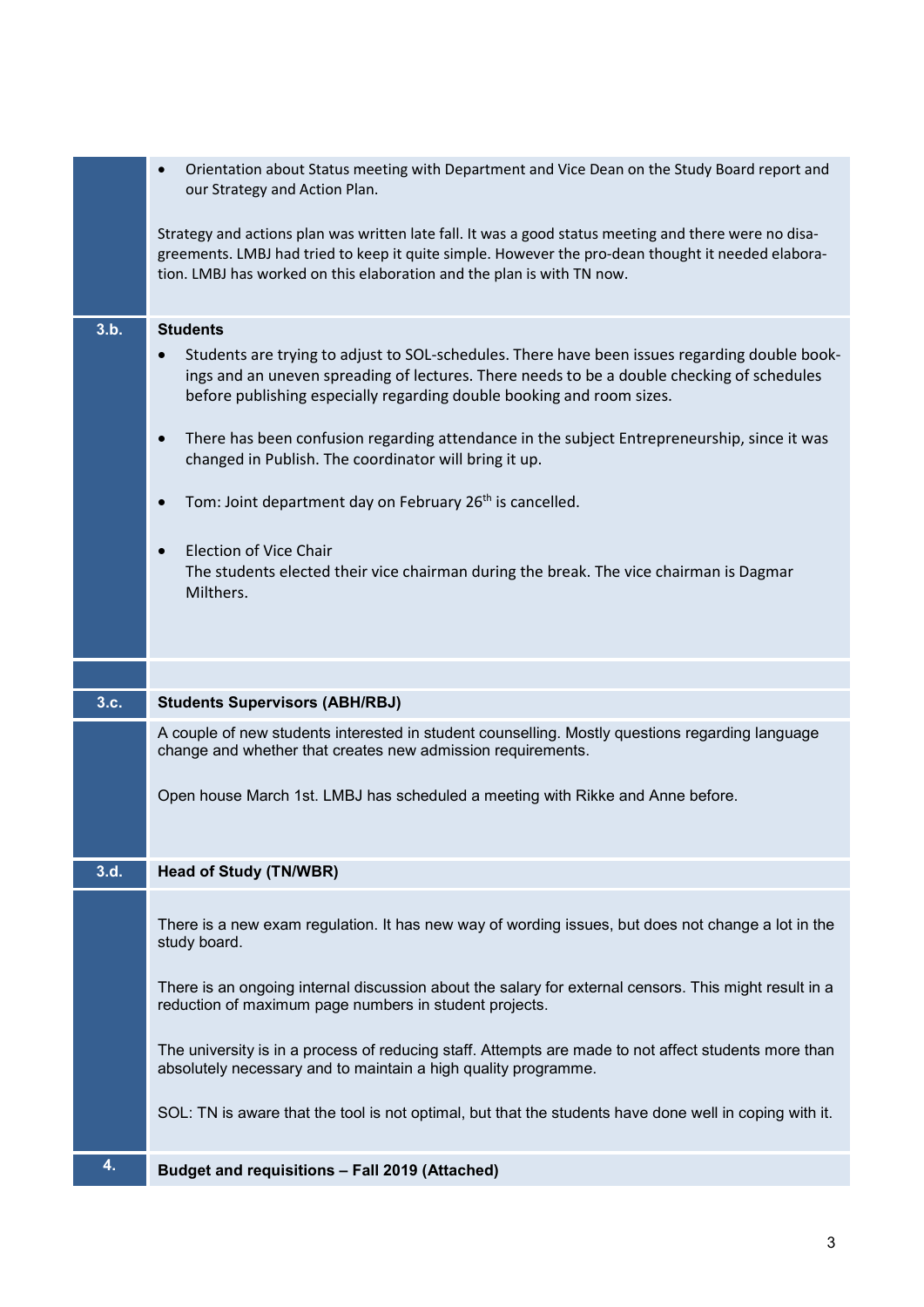|    | LMBJ gave an introduction to the attached file, which keeps track of all the activities in the pro-<br>gramme.                                                                                                                                      |
|----|-----------------------------------------------------------------------------------------------------------------------------------------------------------------------------------------------------------------------------------------------------|
|    | In the fall, teaching activities will be changed to 10 instead of 8 for each 5-ECTS course. Some su-<br>pervision hours are cut and some turned into teaching.                                                                                      |
|    | There are still some empty slots in the semester. AB offered to take on Mixed Reality Technologies.                                                                                                                                                 |
|    | RBJ requested a supervision manual with practical and logistical information for the supervisors.                                                                                                                                                   |
|    | LMBJ will upgrade the requisition excel file, bring it to the department and to the planning meeting.                                                                                                                                               |
| 5. | Progression in PBL learnings goals                                                                                                                                                                                                                  |
|    | Power point presentation by LMBJ on what had been discussed at the teacher meeting. 4 catego-<br>ries for PBL competencies (problem-oriented, meta cognitive, structural, interpersonal).                                                           |
|    | We do a lot of PBL work already. It runs in the program, so it is not a huge task to find it. We just<br>have to bring it to the front and describe it.                                                                                             |
| 6. | Drop out survey (Attached)                                                                                                                                                                                                                          |
|    |                                                                                                                                                                                                                                                     |
|    | There is little knowledge about why students leave a program. Some reasons might be relevant for<br>the study board, so we can act on it.                                                                                                           |
|    | The study board have examined the numbers. A relatively high number of people have found an-<br>other education or did not want to answer. As for the number of students leaving, we are doing well,<br>as it has decreased. No action taken.       |
| 7. | Status elective and co-teaching with other programs                                                                                                                                                                                                 |
|    | There are no specific proposals from LMBJ at the moment regarding co-teaching. It is on the<br>agenda.                                                                                                                                              |
|    | Electives offered in Danish are also interesting to other students from other programmes from this<br>or other departments. This discussion is postponed to later.                                                                                  |
|    | Part of making PBL a Danish course makes it possible to co-teach with other programmes. This<br>has not been formally discussed with other programmes.                                                                                              |
|    | Final choices will be made, when it is finally decided, which courses will be English or Danish.                                                                                                                                                    |
| 8. | New VIP member for the study board (PD seat)                                                                                                                                                                                                        |
|    | Since Palle Dahlstedt is no longer here, there is an empty seat in the study board.                                                                                                                                                                 |
|    | The study board agrees to suggest Bo Allesøe. If he agrees the study board suggests the candi-<br>date to the dean, who circulates the name to the staff, where there will be a hearing.<br>There will be an official election for VIP in November. |
|    |                                                                                                                                                                                                                                                     |

**Service Service**